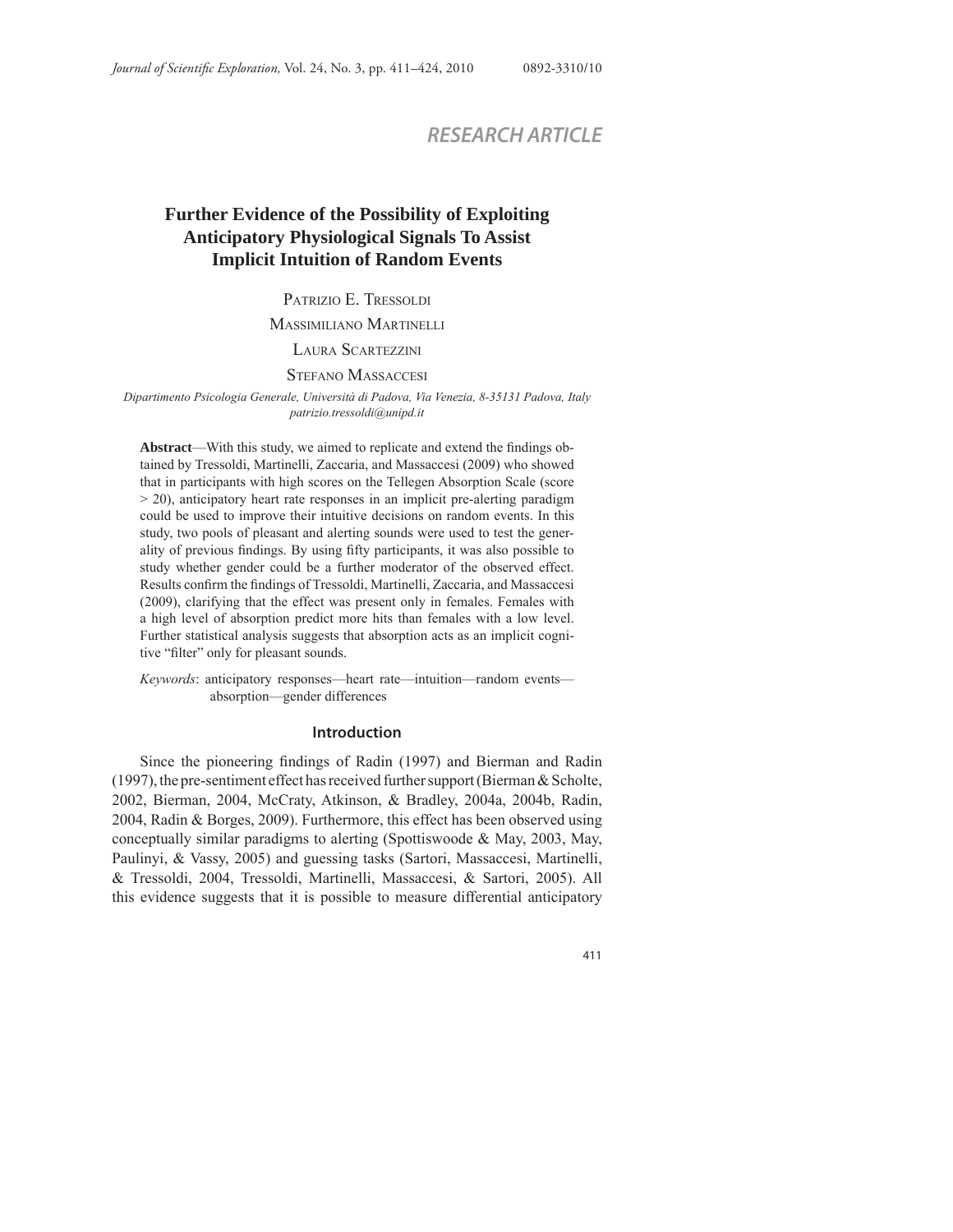psychophysiological signals (galvanic skin responses, heart rate, fMRI, slow cortical potentials, pupillary dilation) related to two categories of stimuli, that is emotional versus neutral images, target versus non-target pictures, alerting versus neutral or pleasant sounds.

Apart from the interest in studying this phenomenon in more detail to comprehend whether it represents a true violation of a unidirectional arrow of time or a simple anticipatory response to conscious awareness (see, for example, Bierman's "Consciousness Induced Restoration of Time-Symmetry" theoretical perspective, in Bierman 2008), there is also an interest in exploring whether this effect can be used to predict the category of future information.

Tressoldi, Martinelli, Zaccaria, and Massaccesi (2009) in one exploratory and one confirmative experiment employing a pre-alerting paradigm, observed that participants with a high level of absorption<sup>1</sup> (score  $> 20$  on the Tellegen Absorption Scale) were able to predict pleasant and unpleasant sounds in an implicit intuitive task (without overt responses), using a special apparatus to analyse anticipatory heart rate frequency. In these experiments, the number of male and female participants was insufficient to be analysed separately in order to control for the presence of a gender effect.

## *Purpose of the Study*

The rationale behind the hypothesized relationship between absorption and correct guesses of random events is based on the premise that this particular personality trait may favor the use of intuition, by exploiting the capacity to adopt a mental set free from any cognitive activity that could interfere with a pure guessing approach. This approach is the only one possible if the task requires the prediction of random events, because any other conscious or implicit strategies are fruitless.

By recruiting a larger sample, we will test whether gender can be a further moderator of the pre-alerting effect. Furthermore, using a second pool of sounds, we will test whether this effect is independent from the pool of sounds used previously.

To summarize, we aimed to test the following main hypotheses:

- H1. If our procedure permits the use of anticipatory heart rate signals to predict the category of incoming sounds beyond Mean Chance Expectation (MCE) = 50%
- H2. If only participants with a high Absorption level will obtain this result
- H3. If gender has as a mediating effect on the above expected results, that is if males or females with high or low Absorption level will obtain different results. This hypothesis is clearly exploratory because, at the moment, there is no clear evidence suggesting which one of the four combinations among gender and level of Absorption is more advantaged to exploit the anticipatory heart rate signals.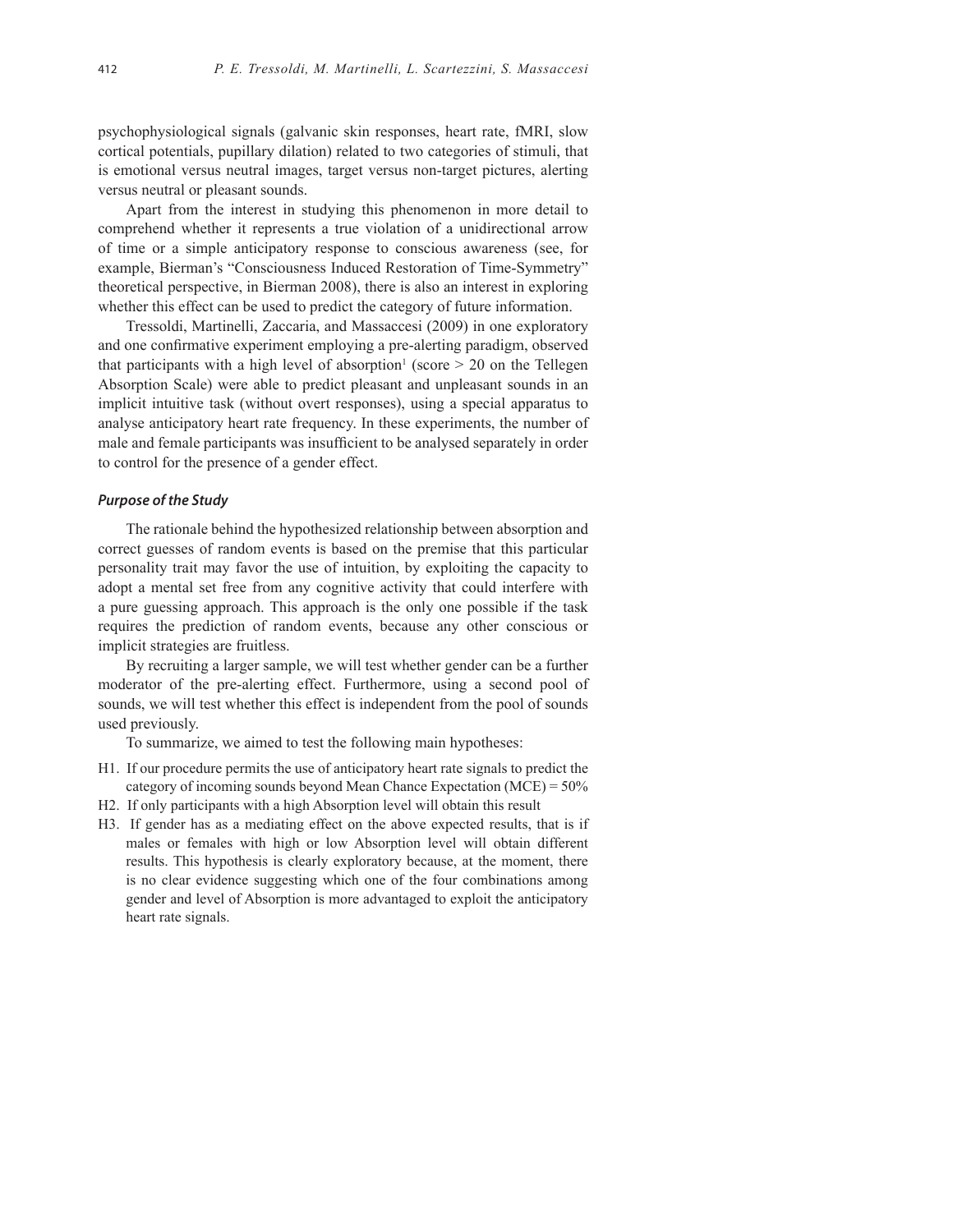#### *Participants*

Fifty participants, 34 females and 16 males, were recruited by email and personal contacts by the third author (LS) and asked to complete the Tellegen Absorption scale (Tellegen & Atkinson, 1974). Their chronological age was M  $= 32$ , SD = 11.9, range 23–60; scores on the Absorption scale, M = 21.4, SD = 3.7, range 17–32.

# *Stimuli and Apparatus*

The first pool of 20 sounds, 10 judged to be neutral or pleasant and 10 judged to be unpleasant or alerting, was the same used by Tressoldi, Martinelli, Zaccaria, and Massaccesi (2009) using the procedure suggested by Bradley and Lang (2000). The two sound categories were judged to be significantly different for the parameters of pleasure and arousal.

Pleasure: pleasant sounds,  $M = 5.47$ ,  $SD = 1.28$ ; alerting sounds,  $M = 2.20$ ,  $SD = .59$ Arousal: pleasant sounds,  $M = 3.29$ ,  $SD = .63$ ; alerting sounds,  $M = 6.58$ ,  $SD = .71$ 

The second pool was extracted from the International Affective Digitized Sounds (IADS) collection (Bradley & Lang, 1999, 2000), selecting 10 among those with higher scores and another 10 among those with lower scores on pleasantness from within the lists of males and females.

Means and standard deviations of pleasantness and arousal of the two sound categories are presented in Table 1.

Statistical comparisons of both Pleasantness and Arousal were similar (*ns*) for males and females, whereas the differences between the categories were statistically significant with Cohen's ES  $(d) = 8.3$  for Pleasantness and 2.1 for Arousal.

**TABLE 1**

| <b>Means and SDs of Pleasantness and Arousal Scores</b><br>of the Two Sound Categories for Males and Females |                                |                     |              |           |                |                          |                |           |
|--------------------------------------------------------------------------------------------------------------|--------------------------------|---------------------|--------------|-----------|----------------|--------------------------|----------------|-----------|
|                                                                                                              | <b>MALES</b><br><b>FEMALES</b> |                     | <b>MALES</b> |           | <b>FEMALES</b> |                          |                |           |
|                                                                                                              |                                | <b>PLEASANTNESS</b> |              |           |                |                          | <b>AROUSAL</b> |           |
| <b>Sounds Category</b>                                                                                       | Mean                           | <b>SD</b>           | Mean         | <b>SD</b> | Mean           | <b>SD</b>                | Mean           | <b>SD</b> |
| Pleasant                                                                                                     | 7.0                            | .2                  | 7.6          | $\cdot$ 3 | 5.0            | $\cdot$                  | 5.0            |           |
| Alerting                                                                                                     | 3.4                            | $\mathcal{L}$       | 2.6          | -3        | 6.7            | $\overline{\phantom{a}}$ | 6.9            |           |

SD, standard deviation.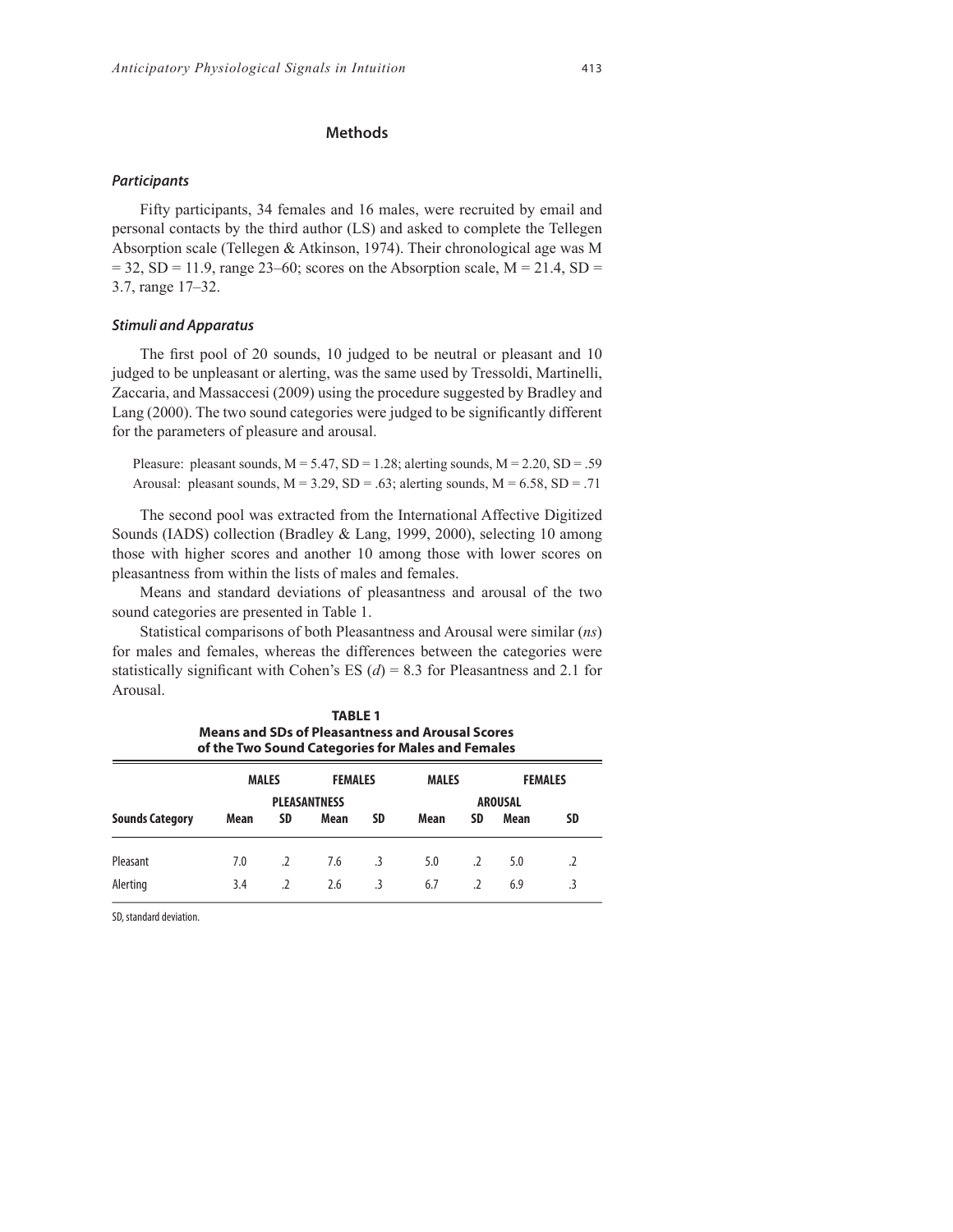## *Heart Rate Sampling*

The software for heart rate data acquisition was original and devised for experiments like the present one (Massaccesi, 2001). Briefly, the apparatus for heart rate acquisition consisted of an optoelectronic sensor for a photoplethysmographic measurement by infrared light applied to the index finger of the left hand. The signal was subsequently conveyed to a Pulse Monitor 701 and to a SCB-68 National Instrument card converting the analogical signal to digital and fed to a PC for online data acquisition.

Heart rate per minute was automatically estimated using the formula *P*   $(pulse) = 60,000$  ms/IBI (inter beat interval).

**Sounds Presentation.** Sounds were stored on a PC and conveyed by headphones (model Inno Hit SH-154) using software utilizing a randomized algorithm (it returns a random number from 1 to 20 after initialization with a random value obtained from the system clock), written in  $C++$  for these experiments by the fourth author (SM). Randomness was controlled for by a simulation of 5,000 trials. As expected, numbers frequency was represented as a discrete uniform distribution.

#### *Procedure*

Participants were asked to take part in an experiment on intuition conducted in two sessions, one right after the other.

**Session One.** In this session, participants were asked to listen to 20 sounds, 10 pleasant and 10 unpleasant, delivered randomly through headphones while their heart rate was being monitored. Moreover, they were asked to remain as calm as possible to prevent the occurrence of anomalies. Figure 1 illustrates the sequence of events in Session One.

After this session of the experiment, special software<sup>2</sup> averaged offline the heart rate data collected in the "pre-stimulus period" (5 seconds), extracting two vectors of data, one for each sound category, for each participant.

**Session Two.** In this session, as before, participants were asked to listen to 20 sounds, 10 pleasant and 10 unpleasant, delivered randomly through headphones while their heart rate was being monitored. The only difference with this session was that participants were asked to try and block out the unpleasant sounds and listen only to the pleasant ones by using their implicit intuition and simply "wishing" it. The computer would automatically "detect" their intuition and skip the unpleasant sounds. Figure 2 shows a schematic presentation of the sequence of events in Session Two.

In this second part of the experiment, for each of the 20 trials corresponding to the delivering of the 20 sounds, the heart rate data in the pre-stimulus period (5 seconds) were first normalized to z scores, as in Session One, and then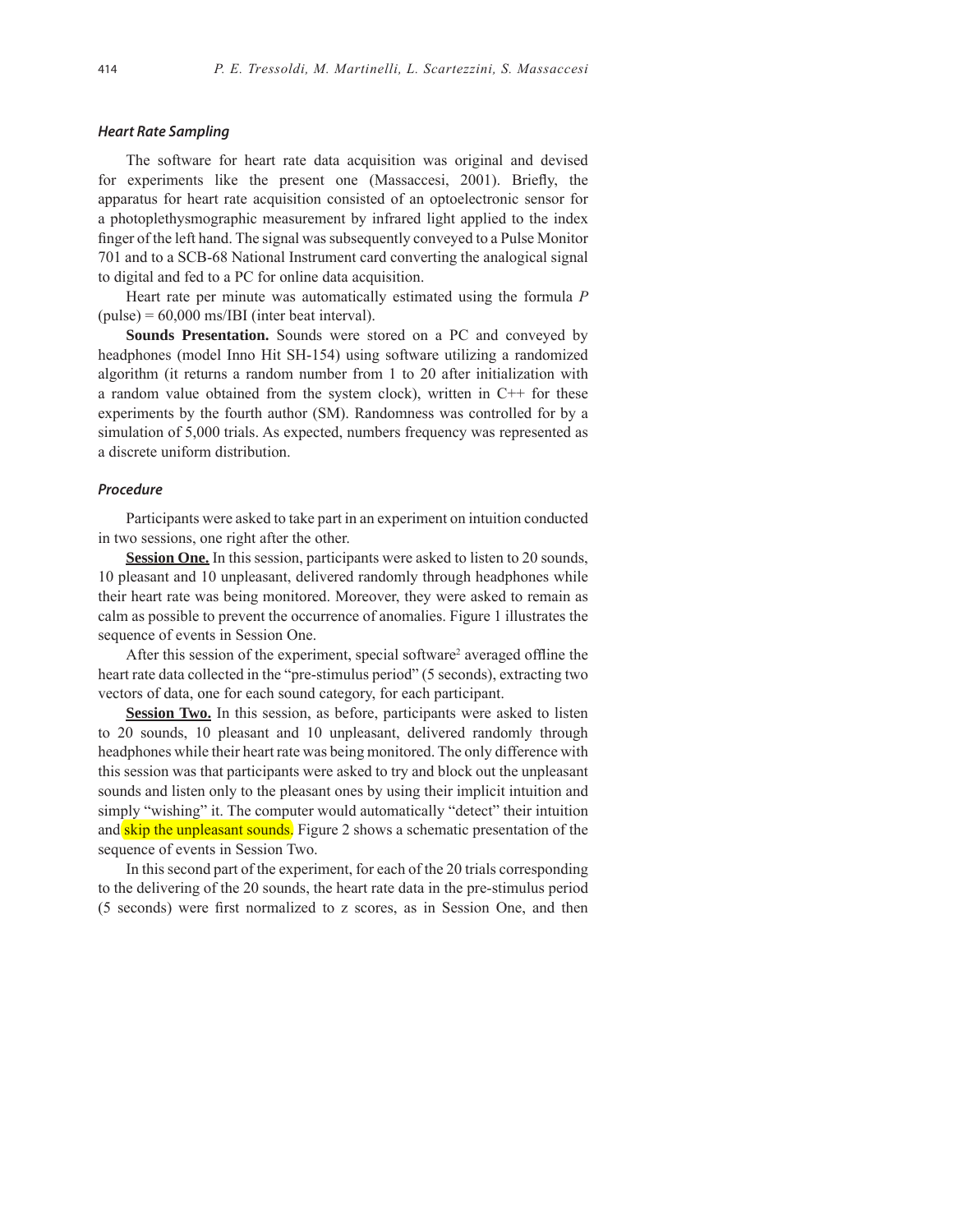







correlated online, using Pearson's statistics, during the "prediction period" (2 seconds) before the sound presentation (see Figure 2), with the two vectors of data (relating to pleasant and unpleasant sounds) extracted in the first session, to predict the category of the incoming sound. For example, if the vector of data related to unpleasant sounds, extracted in Session One, correlated more with the data collected in the pre-stimulus period, an unpleasant sound was predicted and automatically skipped. In contrast, if a higher positive correlation was obtained with the vector of data related to pleasant sounds, a pleasant sound was predicted and delivered to the participant.

After each trial, participants did not receive any feedback so as not to alter their emotional state according to the success or failure of their predictions. At the end of the task, they were informed about the number of correct hits they had achieved.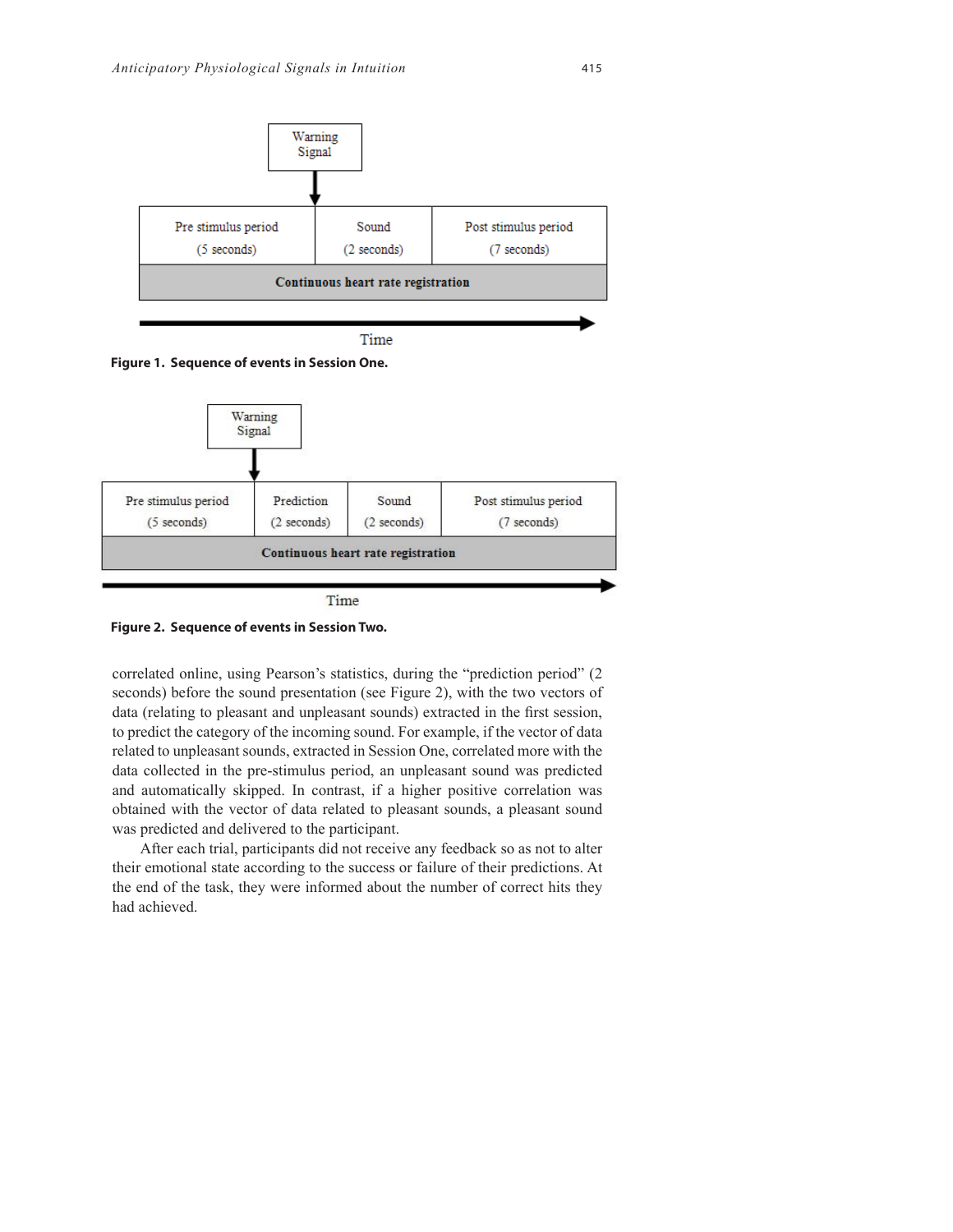If, during the experiment, any anomalies (e.g., anomalous heart rate recording due to the photoplethysmograph malfunctioning) were noticed by the research assistant, usually an undergraduate trained in carrying out psychophysiological experiments, the session was interrupted and restarted. The research assistant could not hear the sounds delivered to the participants, so was blinded to the predictions made by the computer. This meant there was no possibility of them altering the results according to their expectations.

All data were stored automatically on the PC's hard drive, and, once they were registered, there was no possibility of discarding or manipulating them online.

#### *Sound Pools Comparison*

To control if the two pools of sounds yielded different effects, we compared the means of percentages of correct hits identification (total number of pleasant sounds delivered + alerting sounds blocked/20). See Table 2.

# **TABLE 2 Means and SDs of Percentages of Hits Identification Obtained with the Two Sound Pools**

| <b>Sounds Pool</b>                                   | <b>Percentage of Hits Identification</b> |           |                                  |  |
|------------------------------------------------------|------------------------------------------|-----------|----------------------------------|--|
|                                                      | Mean                                     | <b>SD</b> | Number of<br><b>Participants</b> |  |
| Tressoldi, Martinelli, Zaccaria, & Massaccesi (2009) | .52                                      | .09       | 24                               |  |
| International Affective Digitized Sounds             | .52                                      | .13       | 26                               |  |

SD, standard deviation

The means of percentages of correct hits were almost identical between the two pools of sounds. As a consequence, all successive analyses were done collapsing the two pools.

To replicate the findings of Tressoldi, Martinelli, Zaccaria, and Massaccesi (2009), we divided participants according to their levels of Absorption using the cutoff of 20. Unlike the previous study, we separated males from females in the analysis of the data. Figure 3A and 3B show mean and 95% CI of blocked pleasant and alerting sounds in the different groups. We point out that an optimal performance should show zero blocked pleasant sounds and ten blocked alerting sounds.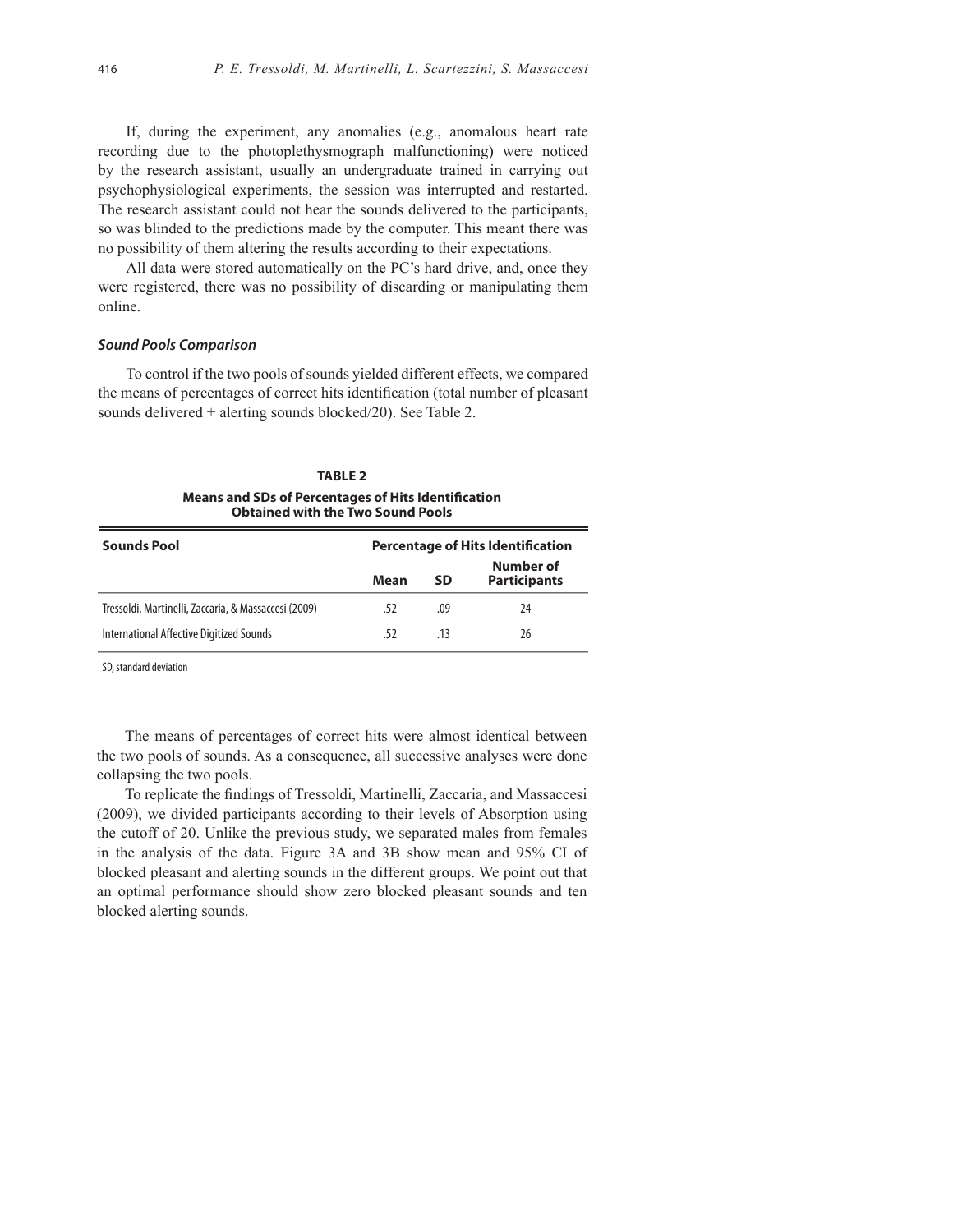

Figure 3A. Means and 95% Confidence Intervals of blocked pleasant and alerting sounds by males with different levels of Absorption.



Figure 3B. Means and 95% Confidence Intervals of blocked pleasant and alerting sounds by females with different levels of Absorption.

In order to overcome the limitations of Null Hypothesis Significance Testing (Cohen, 1994, Hunter, 1997), and of the unbalanced number of participants in the different groups, and to extend the generalizability of the results, effect sizes and their corresponding confidence intervals were computed using the bootstrap procedure suggested by Algina, Keselman, and Penfield (2005, 2006)<sup>3</sup>. In Table 3, we report these results.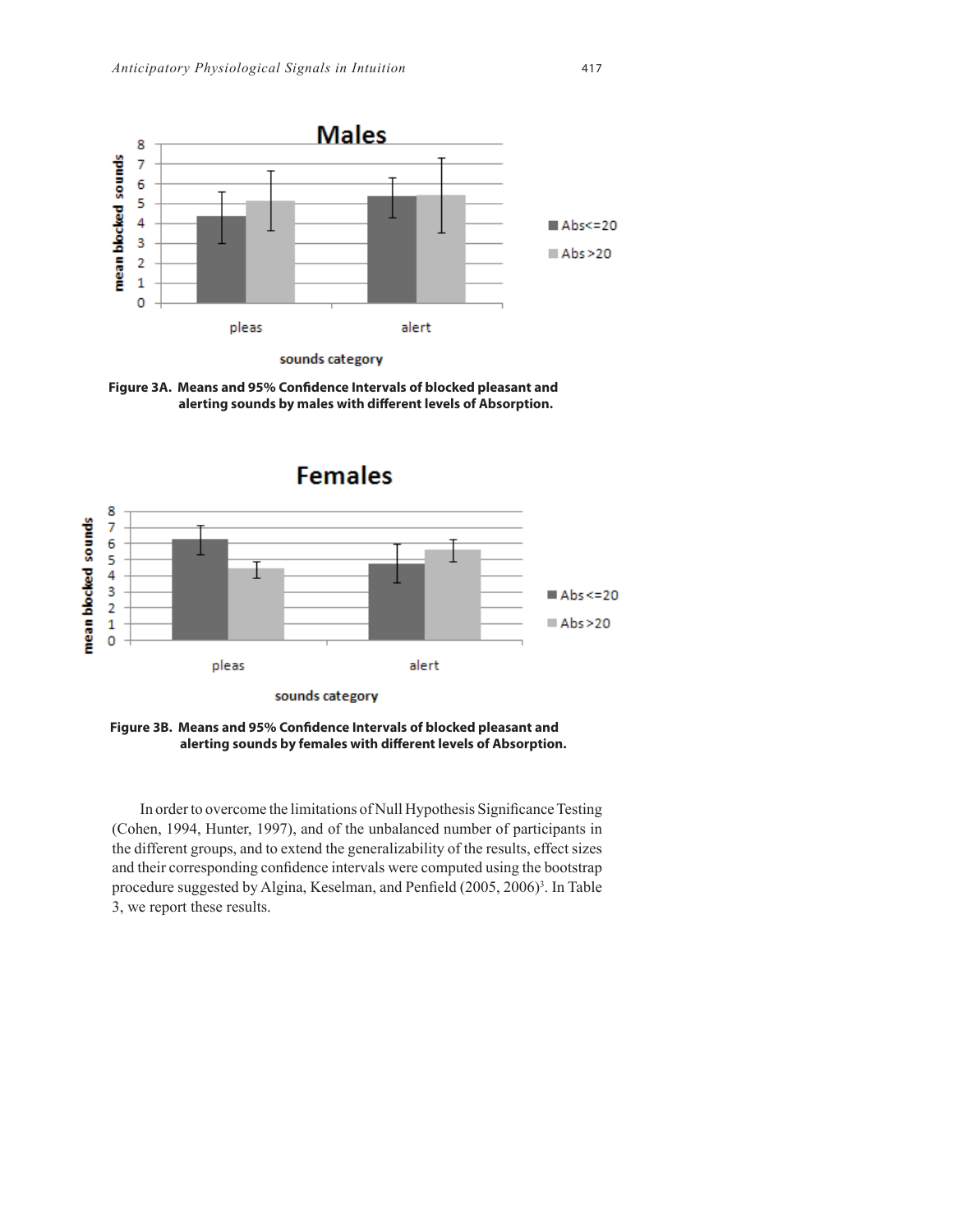| <b>TABLE 3</b><br>Robust Effect Size d and 95% CI of the Difference<br>between Blocked Pleasant and Alerting Sounds |                         |      |                 |          |                    |
|---------------------------------------------------------------------------------------------------------------------|-------------------------|------|-----------------|----------|--------------------|
| Gender                                                                                                              | <b>Absorption Level</b> |      | <b>Pleasant</b> | Alerting | $d(95\%CI)$        |
| Males                                                                                                               | $< 20 N = 9$            | Mean | 4.3             | 5.3      | $.37 (-.59 - 1.8)$ |
|                                                                                                                     |                         | SD   | 1.7             | 1.3      |                    |
|                                                                                                                     | $> 20 N = 7$            | Mean | 5.1             | 5.4      |                    |
|                                                                                                                     |                         | SD   | 1.7             | 2.1      |                    |
| <b>Females</b>                                                                                                      | $< 20 N = 12$           | Mean | 6.3             | 4.8      | $*$ .78 (.19-2.1)  |
|                                                                                                                     |                         | SD   | 1.4             | 1.9      |                    |
|                                                                                                                     | $> 20 N = 22$           | Mean | 4.4             | 5.6      | $*$ .91 (.34-1.8)  |
|                                                                                                                     |                         | SD   | 1.2             | 1.6      |                    |

 $*$ , differences statistically significant using Student  $t(t(11) = 2.46$ ,  $p = .032$ ;  $t(21) = 3.69$ ,  $p = 001$ . Similar results were obtained using non parametric statistics (Wilcoxon test). CI, confidence interval. SD, standard deviation.

The data presented in Figure 3A and 3B and in Table 3 clearly show that only females show statistical and large effect size differences between blocked pleasant and alerting sounds. Females with a low level of Absorption blocked more pleasant than alerting sounds, whereas females with a high level of Absorption obtained statistically similar but opposite results.

# *Hits Results*

Figure 4 presents the means and relative 95% Confidence Intervals of percentages of hits identification of males and females with different levels of Absorption.

Similar to the comparison between blocked pleasant and alerting sounds, only females with different levels of Absorption show a statistical and very large *effect size* difference in the percentage of hits identification,  $d = 1.5$  (95%)  $CI = .67 - 3.3$ ).

#### *Comparisons with Previous Experiments*

If we compare the results obtained by Tressoldi, Martinelli, Maccaria, and Massaccesi (2009) in Experiments 2 and 3, with those obtained in the present study (see Table 4), we observe quite similar findings that once accumulated give further support to the main hypothesis of this research project.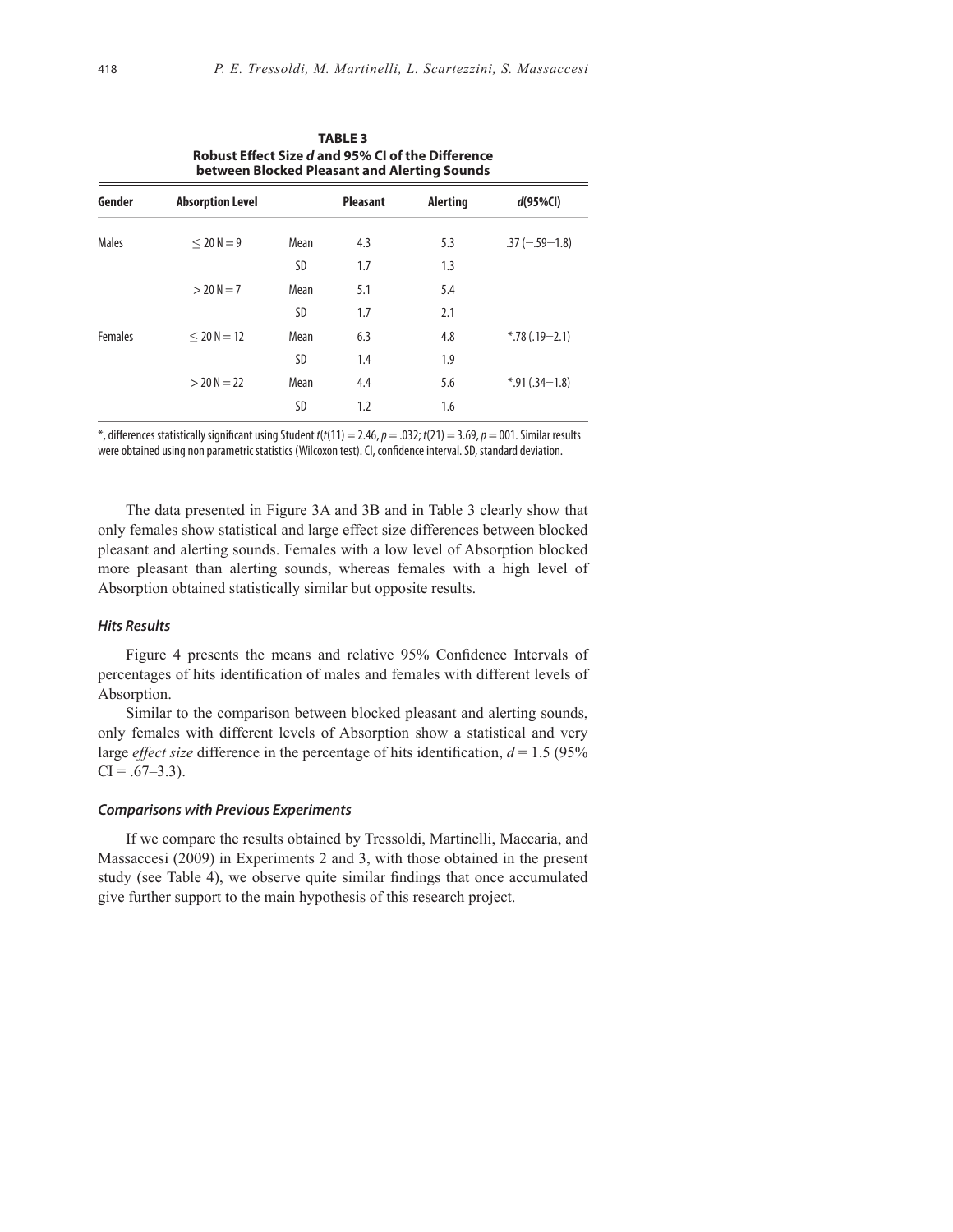



# *Correlations between Personality Scores, Number of Blocked Pleasant and*  Alerting Sounds, and Percentage of Hits Identification

Table 5 reports the Pearson (*r*) correlation obtained with the bootstrap procedure implemented with SimStat (Péladeau & Lacoutre, 1993) between scores on the Absorption scale and the number of pleasant and alerting blocked sounds and percentages of hits identification.

| <b>TABLE 4</b>                                                              |
|-----------------------------------------------------------------------------|
| Results Obtained in Experiments 2 and 3 by Tressoldi, Martinelli, Zaccaria, |
| & Massaccesi (2009), and in the Present Study                               |

|                     | <b>Pleasant vs. Alerting Number</b><br>of Blocked Sounds (Only<br><b>High Absorption Level)*</b> | <b>Percentage of Hits</b><br><b>Identification (Low vs.</b><br><b>High Absorption Level)*</b> | <b>Hits of Groups with</b><br><b>High Absorption</b><br>Level MCE.50 | z and $ES z/\sqrt{N}$ |
|---------------------|--------------------------------------------------------------------------------------------------|-----------------------------------------------------------------------------------------------|----------------------------------------------------------------------|-----------------------|
| <b>Experiment 2</b> | $.90(.16 - 2.9)$                                                                                 | $1.08$ $(.19 - 2.8)$                                                                          | .55(111/200)                                                         | 1.48(0.10)            |
| Experiment 3        | $.66$ $(.17-1.5)$                                                                                | $2.1(.0-3.8)$                                                                                 | .57(103/180)                                                         | 1.86(.13)             |
| This study          | $.91(.34 - 1.8)$                                                                                 | $1.5(.67 - 3.3)$                                                                              | .56 (246/440)                                                        | 2.43(.11)             |
| <b>Overall</b>      | $.75(.40-1.2)$                                                                                   | $1.4(.70 - 2.6)$                                                                              | .56 (460/820)                                                        | 3.46(.12)             |

\*, robust eff ect size *d* with corresponding 95% CI. CI, confi dence interval. MCE, mean chance expectation.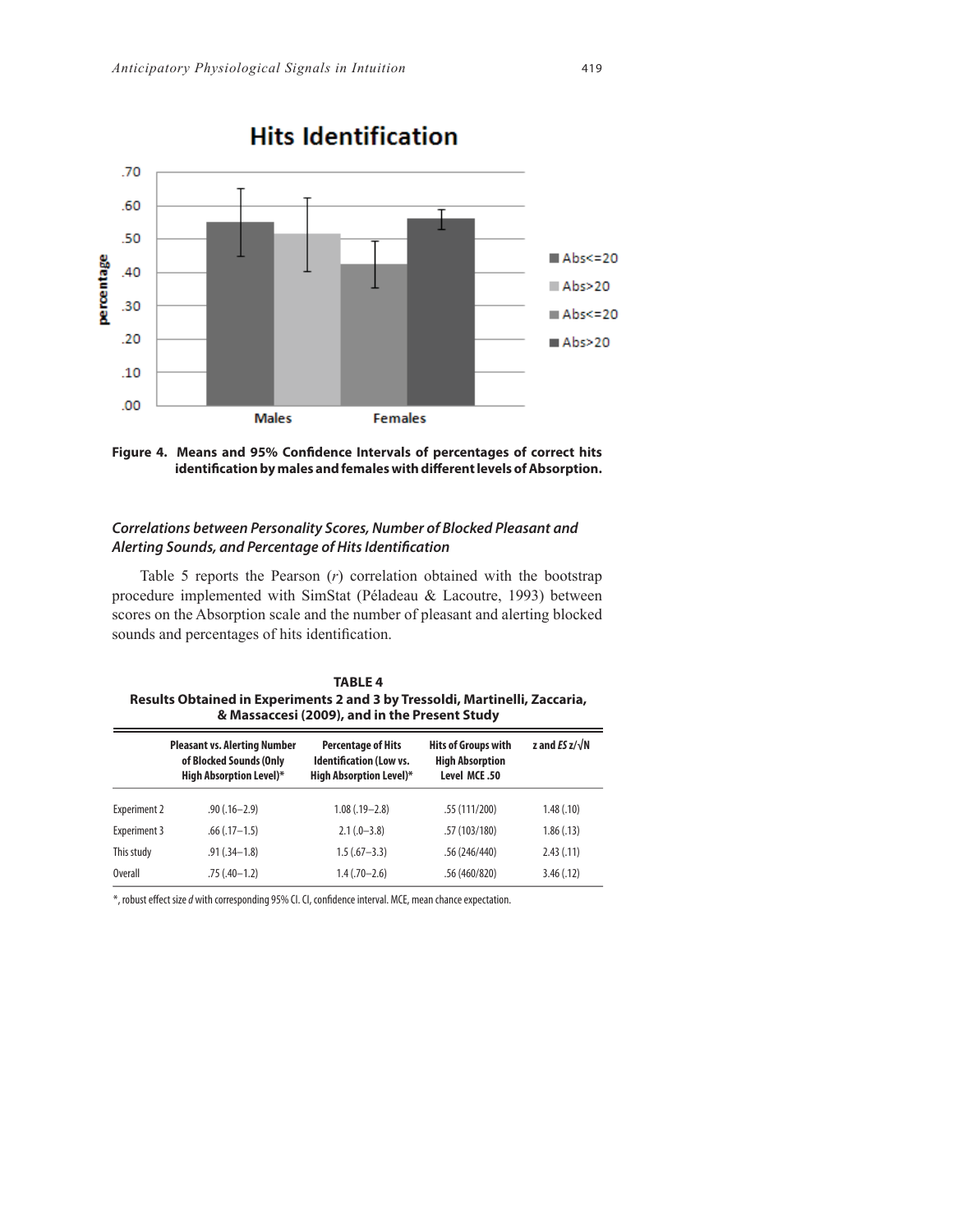| .<br>Simple Correlations and 95% CI, between Absorption Scores Number of<br>Pleasant and Alerting Blocked Sounds and Percentages of Hits Identification |                                            |                                            |                                                 |  |  |
|---------------------------------------------------------------------------------------------------------------------------------------------------------|--------------------------------------------|--------------------------------------------|-------------------------------------------------|--|--|
|                                                                                                                                                         | <b>Pleasant Sounds</b><br>(Number Blocked) | <b>Alerting Sounds</b><br>(Number Blocked) | <b>Percentage Hits</b><br><b>Identification</b> |  |  |
| Males n. 16                                                                                                                                             | .13                                        | .02                                        | $-.08$                                          |  |  |
| Females n. 34                                                                                                                                           | $-.53*(-.79, -.16)$                        | .17                                        | $.52*(.24-.73)$                                 |  |  |

**TABLE 5**

 $*$ ,  $p < .01$ . Cl, confidence interval.

It is evident that only females demonstrate a significant and large correlation between Absorption scores and percentage of hits identification. The specific role of absorption in this implicit intuition task is revealed by the significant and robust correlation between absorption and the number of blocked pleasant sounds and by the low and nonsignificant correlation with the number of blocked alerting sounds.

## **Discussion**

The hypothesis that pre-alerting psychophysiological signals may be exploited to assist implicit intuition of random events suggested by the preliminary findings of Tressoldi, Martinelli, Zaccaria, and Massaccesi (2009) seems to be supported by the large effect size difference between blocked pleasant and alerting sounds of females with a high level of Absorption (*d* = .90), the large difference in the percentages of hits identification between high versus low absorption groups of females  $(d = 1.5)$ , and the robust negative correlation (r *= −.*52) between Absorption scores and blocked pleasant sounds. In all these results, the level of Absorption emerges as a fundamental mediator, acting like a sort of implicit cognitive "filter" for pleasant sounds<sup>4</sup>.

The cumulative evidence obtained comparing the result obtained in the present study with the previous one gives further support to this interpretation.

What this study adds to the previous findings is that the role of absorption manifests its effect only in females, suggesting that gender acts as a second important mediating effect in supporting implicit intuition. If we consider that in Experiments 2 and 3 by Tressoldi, Martinelli, Zaccaria, and Massaccesi (2009) where gender was not considered as a mediating factor—the percentages of females were 64% and 86%, respectively—their findings could be mainly due to the prevalence of female participants.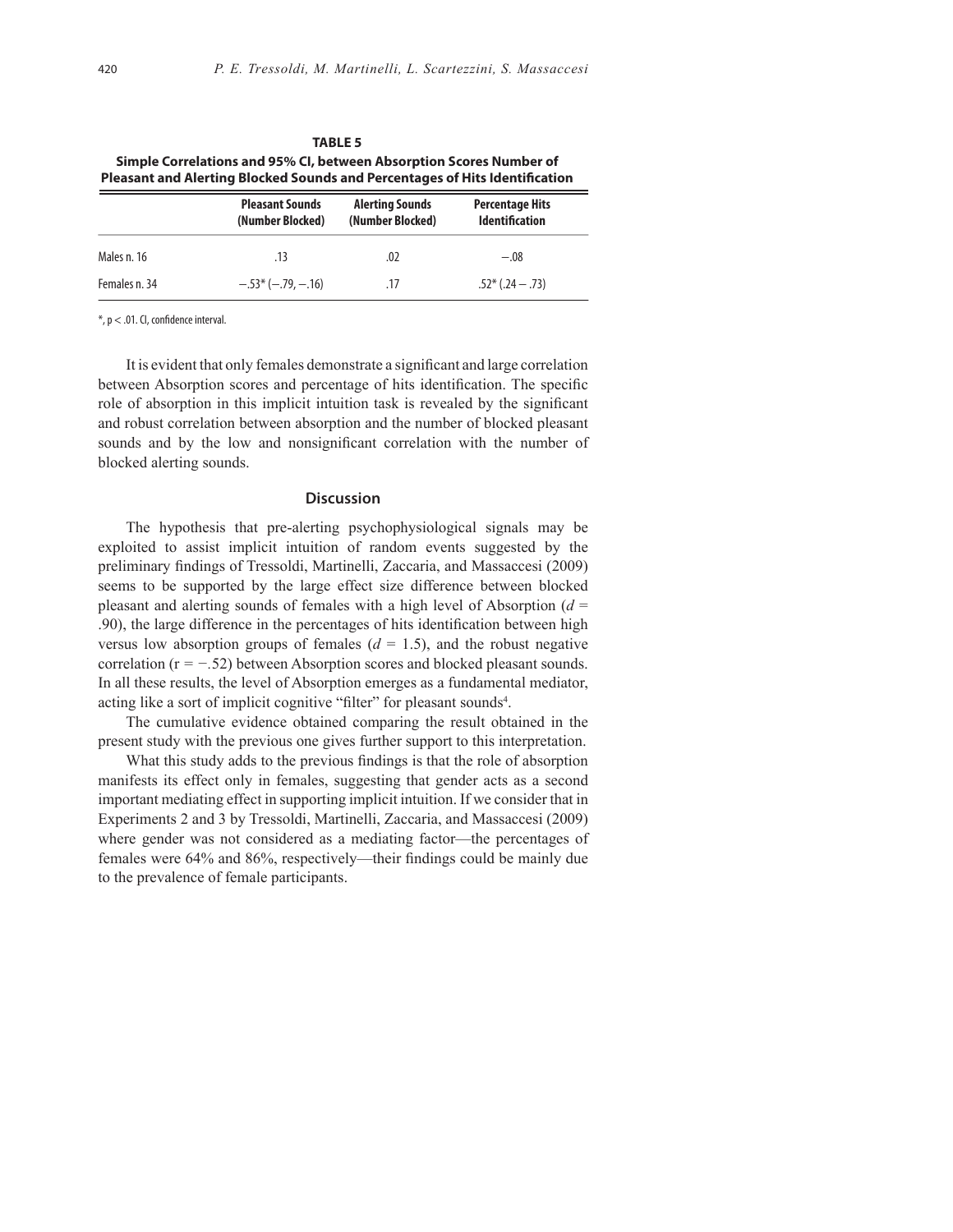The role of gender in the pre-alerting studies also seems to be supported by the results obtained by Radin and Lobach (2007) using a random flash of light and a non-flash, by Radin and Borges (2009) using photographs with varying degrees of emotional affect, and by the experiment of May, Paulinyi, and Vassy (2005) who used 97 db acoustic stimuli alternated with silent controls, where the females' percentage was 66%.

It remains an open question why males seem not to have the benefit of this facility, because at present there are no studies related to the interaction between absorption and gender in intuition tasks.

From a theoretical point of view, the possibility of avoiding listening to unpleasant sounds and therefore listening only to pleasant ones may have implications for the intervention paradox, which highlights logical problems in using precognitive information to change the future event being precognized. However, the data reported in Table 3 shows that only the number of blocked pleasant sounds, the sounds that participants are actually listening to, are above or below chance. On the other hand, the number of blocked unpleasant sounds, those that will not be listened to in the future, are at chance level.

The procedure used in this study may be considered as another tool to investigate ESP, which, unlike ones that use forced and free choice variants, does not require explicit cognitive activity. With our procedure it is left to the "body" (heart rate) to do the task. However, as is often recommended in all ESP investigations (Braud, 2002), it is important to consider individual differences even when overt cognitive activity is not required. From our results, absorption and gender are revealed to be important moderators for implicit precognitive intuition, but other characteristics such as transliminality (Thalbourne, 2000), defined as a hypersensitivity to psychological material (imagery, ideation, affect, and perception) originating in (a) the unconscious and/or (b) the external environment, or other so-called "lability personality characteristics" such us those associated with mild dissociative experiences (Wolfradt, 1997), may contribute to similar effects.

Future replications are under way to test if these effects can be observed with other psychophysiological signals such as pupil dilation and blinking and, more importantly, if the percentage of hits identification can be improved.

#### **Acknowledgments**

We thank the Editor, Associate Editor, and Reviewer Dean Radin for their suggestions to improve the paper. The research was supported by grant 86/08 from the Bial Foundation.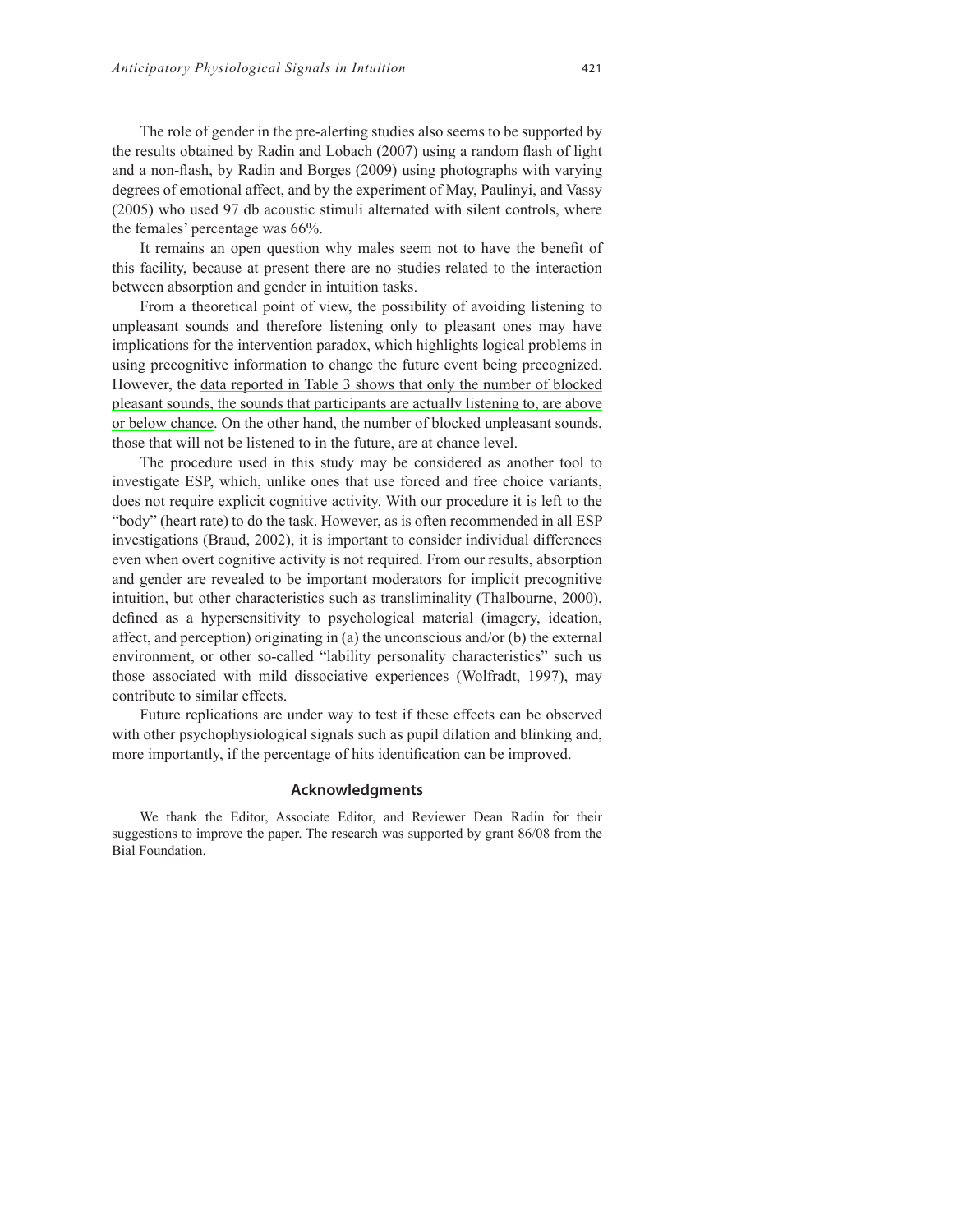#### **Notes**

- <sup>1</sup> The construct of *absorption* was originally identified in work on individual differences in hypnotizability (Hilgard, 1965, Tellegen & Atkinson, 1974). Iterative conceptual and psychometric work had led to the Tellegen Absorption Scale (TAS), a reliable self-report instrument. The concept of absorption was subsequently elaborated as involving ''imaginative and oblivious involvement . . . affective responsiveness to engaging stimuli . . . expansion of awareness . . . [and] responsiveness to highly 'inductive' stimuli," inter alia. More recently, Tellegen (1992) defined absorption as ''a disposition to enter into psychological states that are characterized by marked restructuring of the phenomenal self and world'' in which there is, in particular, an alteration in attention, whether it be expanded or narrowed.
- 2 For each trial, the heart rate data registered during the 5 seconds in the pre-stimulus period (see Figure 1) were normalized to *z* scores to reduce differences in mean heart rate between participants (Ben-Shakhar, 1985), and associated with the category pleasant or unpleasant—of the sound delivered. After the 20 trials, the values of the heart rates registered in the pre-stimulus periods were averaged to give two vectors of data, one related to the 10 pleasant sounds and one related to the 10 unpleasant sounds. All the software was developed in LabView by one of the authors (SM).
- 3 Bootstrapping is a nonparametric approach to effect size estimation and hypothesis testing that makes no assumptions about the shape of the distributions of the variables or the sampling distribution of the statistic (see, e.g., Efron & Tibshirani, 1993, Mooney & Duval, 1993). This approach has been suggested by others as a way of circumventing the power problem introduced by asymmetries and other forms of nonnormality in the sampling distribution. It also produces a test that is not based on large-sample theory, meaning it can be applied to small samples with more confidence.
- The probability of predicting unpleasant sounds more than by chance ( $MCE = 5$ ), when the sound sequences end with a number from six to ten sounds of this category using conscious strategies to count the number of pleasant sounds, is  $5/[20]/(10!]$ \*10!)] =  $5/184756 = .000027$ .

#### **References**

- Algina, J., Keselman, H. J., & Penfield, R. D. (2005). An alternative to Cohen's standardized mean difference effect size: A robust parameter and confidence interval in the two independent group cases. *Psychological Methods, 10,* 317–328.
- Algina, J., Keselman, H. J., & Penfield, R. D. (2006). Confidence interval coverage for Cohen's effect size statistic. *Educational and Psychological Measurement, 66,* 945–960.
- Ben-Shakhar, G. (1985). Standardization within individuals: A simple method to neutralize individual differences in skin conductance. *Psychophysiology, 22,* 292–299.
- Bierman, D. J. (2004). Non Conscious Processes Preceding Intuitive Decisions. Presented at the 5th Bial Foundation Symposium: *Behind and Beyond the Brain*; Oporto, Portugal; 31 March to 3 April 2004.
- Bierman, D. (2008). Consciousness-Induced Restoration of Time-Symmetry (CIRTS), a Psychophysical Theoretical Perspective. *Proceedings of the 51st Parapsychological Association Annual Meeting*, 33–49.
- Bierman, D. J., & Radin, D. I. (1997). Anomalous anticipatory response on randomized future conditions. *Perceptual and Motor Skills, 84,* 689–690.
- Bierman, D. J., & Scholte, H. S. (2002). An fMRI brain imaging study of presentiment. *Journal of ISLIS, 20,* 380–389.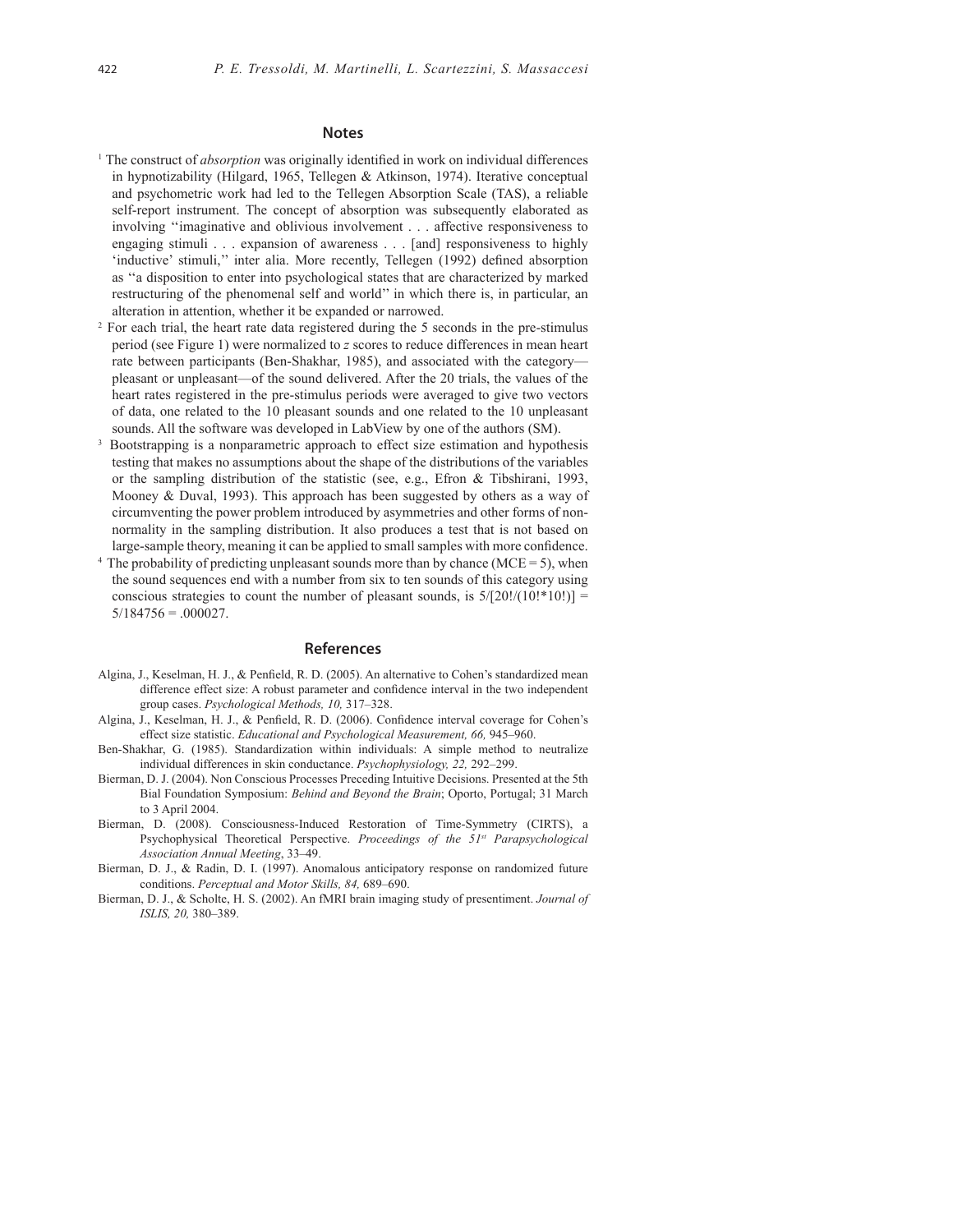- Bradley, M. M., & Lang, P. J. (1999). *International Affective Digitized Sounds (IADS): Stimuli. Instruction Manual and Affective Ratings* (Technical Report No. B-2). Gainesville, FL: University of Florida.
- Bradley, M. M., & Lang, P. J. (2000). Affective reactions to acoustic stimuli. *Psychophysiology, 37,* 204–215.
- Braud, W. G. (2002). Psi**-**favorable conditions. In: V. W. Rammohan (Ed.), *New Frontiers of Human Science* (pp. 95–118). Jefferson, NC: McFarland.
- Cohen, J. (1994). The earth is round (*p* < .05). *American Psychologist, 49,* 997–1003.
- Efron, B., & Tibshirani, R. J. (1993). *An Introduction to the Bootstrap*. Boca Raton, FL: Chapman & Hall.
- Hilgard, E. R. (1965). *Hypnotic Susceptibility.* New York: Harcourt, Brace & World.
- Hunter, J. E. (1997). Needed: A ban on the significance test. *Psychological Science*, 8, 3–7.
- Massaccesi, S. (2001). Un sistema modulare portatile per la rilevazione dell'attività elettrodermica e della frequenza cardiaca [A portable modular system for electrodermic and heart rate acquisition]. *Giornale Italiano di Psicologia, 4,* 825–837.
- May, E., Paulinyi, T., & Vassy, Z. (2005). Anomalous anticipatory skin conductance response to acoustic stimuli: Experimental results and speculations about a mechanism. *The Journal of Alternative and Complementary Medicine, 11,* 695–702.
- McCraty, R., Atkinson, M., & Bradley, R. T. (2004a). Electrophysiological evidence of intuition: Part 1. The surprising role of the heart. *The Journal of Alternative and Complementary Medicine, 10,* 133–143.
- McCraty, R., Atkinson, M., & Bradley, R. T. (2004b). Electrophysiological evidence of intuition: Part 2. A system-wide process? *The Journal of Alternative and Complementary Medicine, 10,* 325–336.
- Mooney, C. Z., & Duval, R. D. (1993). *Bootstrapping: A Nonparametric Approach to Statistical Inference*. Newbury Park, CA: Sage.
- Péladeau, N., & Lacoutre, Y. (1993). SIMSTAT: Bootstrap computer simulation and statistical program for IBM personal computer. *Behavioral Research Methods Instruments & Computers, 25,* 410–413.
- Radin, D. I. (1997). Unconscious perception of future emotions: An experiment in presentiment. Journal of Scientific Exploration, 11, 163-180.
- Radin, D. I. (2004). Electrodermal presentiments of future emotions. *Journal of Scientific Exploration, 18,* 253–273.
- Radin, D., & Borges, A. (2009). Intuition through time: What does the seer see?, *Explore, 5,* 200– 211.
- Radin, D., & Lobach, E. (2007). Toward understanding the placebo effect: Investigating a possible retrocausal factor. *Journal of Alternative and Complementary Medicine,13*(7), 733–739.
- Sartori, L., Massaccesi, S. Martinelli, M., & Tressoldi, P. E. (2004). Physiological correlates of ESP: Heart rate differences between targets and nontargets. *Journal of Parapsychology, 68,* 351–360.
- Spottiswoode, S. J. P., & May, E. C. P. (2003). Skin conductance prestimulus response: Analyses, artifacts and a pilot study. *Journal of Scientific Exploration, 17, 617-642*.
- Tellegen, A. (1992). Note on the structure and meaning of the MPQ Absorption Scale*.* [Unpublished manuscript]. University of Minnesota.
- Tellegen, A., & Atkinson, G. (1974). Openness to absorbing and self-altering experiences ("absorption"). A trait related to hypnotic susceptibility. *Journal of Abnormal Psychology, 83,* 268–277.
- Thalbourne, M. A. (2000). Transliminality: A review. *International Journal of Parapsychology, 11*(2), 1–34.
- Tressoldi, P. E., Martinelli, M., Massaccesi, S., & Sartori L. (2005). Heart rate differences between targets and nontargets in intuitive tasks, *Human Physiology, 31,* 646–650.
- Tressoldi, P. E., Martinelli, M., Zaccaria, E., & Massaccesi, S. (2009). Implicit intuition: How heart rate can contribute to predict future events. *Journal of the Society for Psychical Research,73,* 1–13.